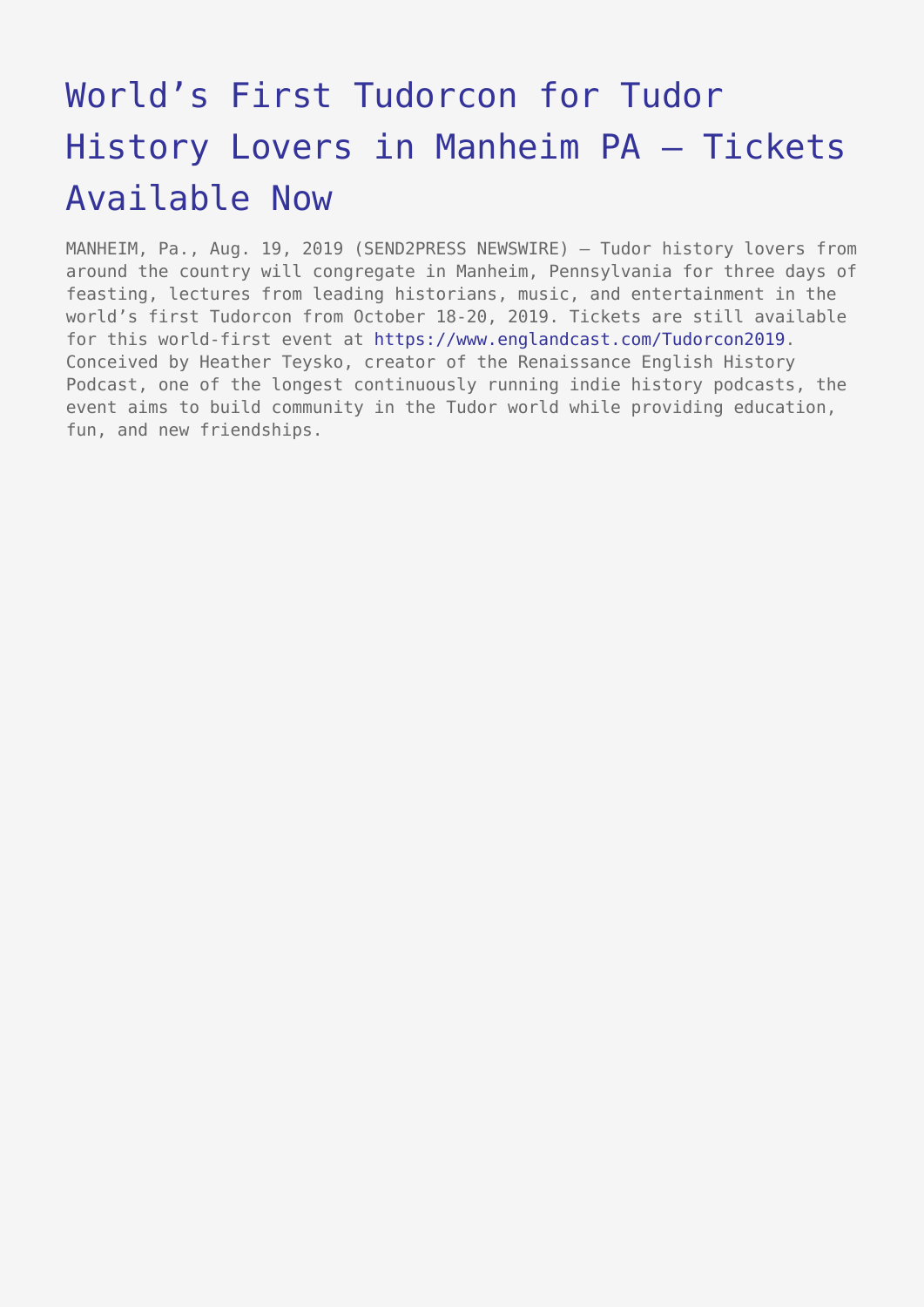

## Tudorcon is coming... October 2019. Manheim PA

Three Days of Learning, Feasting, and Partying like it's 1509 https://www.englandcast.com/Tudorcon2019

Send2Press® Newswire

Tudorcon will bring together bloggers, historians, musicians, and authors for three days of talks and entertainment. Held in a newly restored winery adjacent to the Pennsylvania Renaissance Faire, the event will kick off on Friday, the 18th of October with a party featuring period music from groups such as Pastimes, Chaste Treasure, and the Woo Master Greg Ramsay. Costumes are encouraged on this day, and there will be a photographer available for portraits (booked in advance).

Saturday the group comes back for presentations all day from leading historians and authors including Janet Wertman (author of "Jane, the Queen" and "The Seymour Trilogy"), Cassidy Cash of That Shakespeare Girl podcast, and Christine Morgan of the Untitled History Project on YouTube.

On Saturday evening Tudorcon will move into downtown Lancaster for a live performance of music from the new musical "The King's Legacy," about the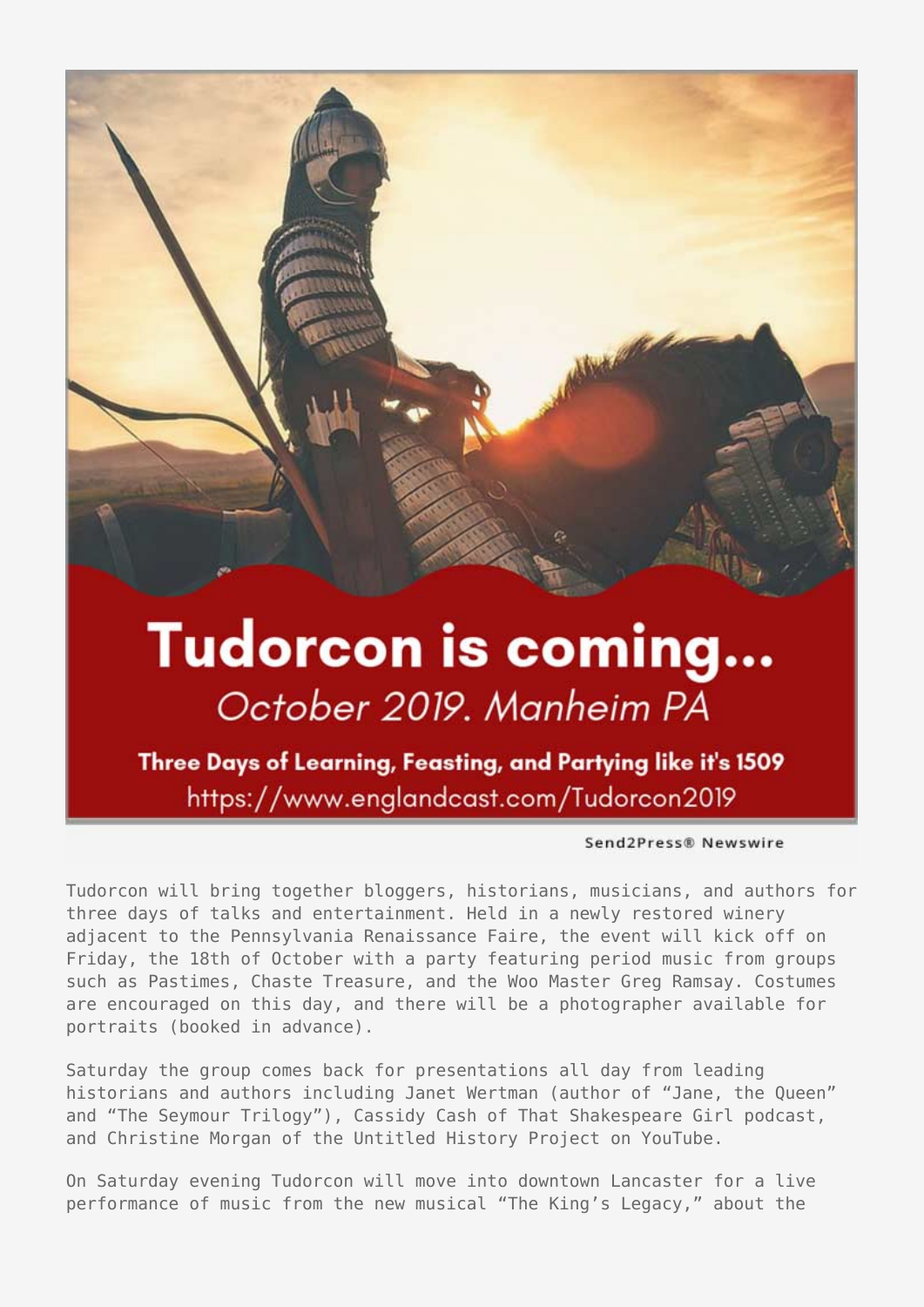women of the Tudor court, with composer Michael Radi and some of the stars of the show.

Sunday will see Tudorcon resuming for talks in the morning, followed by a medieval feast in the private feasting grounds of the Renaissance Faire. Afterwards, attendees will have several hours to visit the Faire at their leisure (included in the ticket price).

Teysko, a Lancaster County native who now lives in Spain, has long felt that there was an opening to bring Tudor history enthusiasts together face to face.

"There's this commonality among all of us where we want to talk about things like the importance of a male heir, or whether Elizabeth I should have married Robert Dudley, and there's no one to talk with about it. We're islands of Tudor nerds surrounded by people who roll their eyes at us," she says. While online groups provide a great resource to share information, "it doesn't match being able to talk in real life," she continues.

She conceived the idea of Tudorcon when creating the online summit, The Tudor Summit, which brought together writers and historians together in an online event. "The interaction was such a huge part of the event, I wondered why no one had done something like this for in person conversations," she explains. And so, after asking members in her various groups, and her podcast audience, she decided to create Tudorcon.

Tickets are still available for this world-first event, and if you are a Tudor history lover who would love to spend three days immersed in the 16th century, you are welcome to go to the website at

Tudorcon will bring together bloggers, historians, musicians, and authors for three days of talks and entertainment. Held in a newly restored winery adjacent to the Pennsylvania Renaissance Faire, the event will kick off on Friday, the 18th of October with a party featuring period music from groups such as Pastimes, Chaste Treasure, and the Woo Master Greg Ramsay. Costumes are encouraged on this day, and there will be a photographer available for portraits (booked in advance).

Saturday the group comes back for presentations all day from leading historians and authors including Janet Wertman (author of "Jane, the Queen" and "The Seymour Trilogy"), Cassidy Cash of That Shakespeare Girl podcast, and Christine Morgan of the Untitled History Project on YouTube.

On Saturday evening Tudorcon will move into downtown Lancaster for a live performance of music from the new musical "The King's Legacy," about the women of the Tudor court, with composer Michael Radi and some of the stars of the show.

Sunday will see Tudorcon resuming for talks in the morning, followed by a medieval feast in the private feasting grounds of the Renaissance Faire. Afterwards, attendees will have several hours to visit the Faire at their leisure (included in the ticket price).